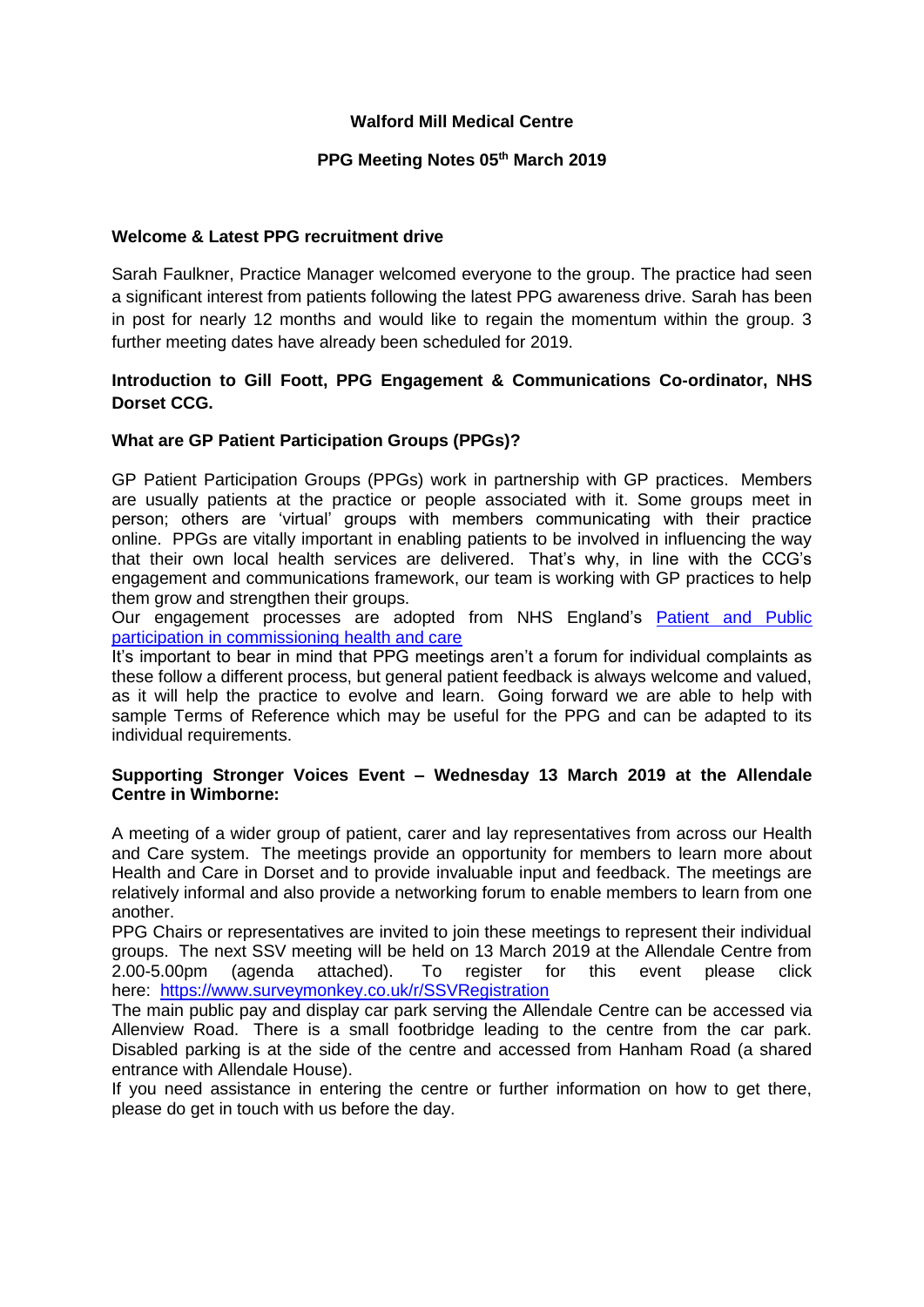#### **PPG Networking Events:**

Every 6 months we arrange two PPG networking events, one in either side of the county. Anyone with an interest in finding out more about how PPGs work and about local health services, is welcome to come along. You don't have to be a PPG member to attend. These events are publicised in our Feedback bulletin which our Health Involvement Network members receive (see below).

Our next meetings will be held in May 2019 – 8 May 2019 from 2.00-4.00pm at the Kinson Community Centre, and 9 May 2019 from 6.00-8.00pm at Blandford St Mary School.

#### **Health Involvement Network:**

Join the [Health Involvement Network](https://www.dorsetccg.nhs.uk/involve/hin/form/) to receive our [Feedback Bulletin](https://www.dorsetccg.nhs.uk/feedback-december-2018/) which provides news on the work of the NHS in Dorset and promotes opportunities to get involved in shaping local NHS services.

This is open to everyone in Dorset and is a quarterly newsletter sent out by the CCG which updates on how the views of local people are helping to shape services. There is no cost to join nor any obligation. PPGs and Practices can let us know about their Good News stories and we'll tell people about them on Feedback bulletin. Please also let us know about your PPG work or PPG events so that we can add them to the bulletin.

## **Community Conversations:**

In June and July 2019 the organisations that are part of Dorset's Health and Care system (all health and social care providers) will be holding 15 community conversations in locations across Dorset.

Local people will be invited to join these conversations and learn about how national plans are being reflected in health and social care plans and provision in the areas that they live in.

The conversations will be publicised widely, including on our Feedback bulletin.

## **Feedback from 'e-consult'-online consultation platform**

Some members of the group were aware of e-consult but not all. E-consult is new software procured by Dorset CCG for Dorset practices. This can be accessed via the practice website for self-help advice and also sending a consultation to the GP practice. This is currently advertised on the practice website, within the practice and also referred to in the telephone welcome message. The practice currently sees around 2 e-consultations per day.

#### **Points noted:**

Patients who currently access online services via the systm online portal felt it would be beneficial if a reference to e-consult were placed within this platform. This would mean patients booking appointments via the systm online webpage would see this service is available. Sarah noted that the systm online platform cannot be amended by individual practice but that she would highlight this to relevant people.

Some patients do not know how to access the internet. A group member has been working with an organisation as a Digital Champion. One of their projects is to help teach people how to access the internet and they may be able to support the practice with some training for our patients. The member will contact Sarah to discuss this further.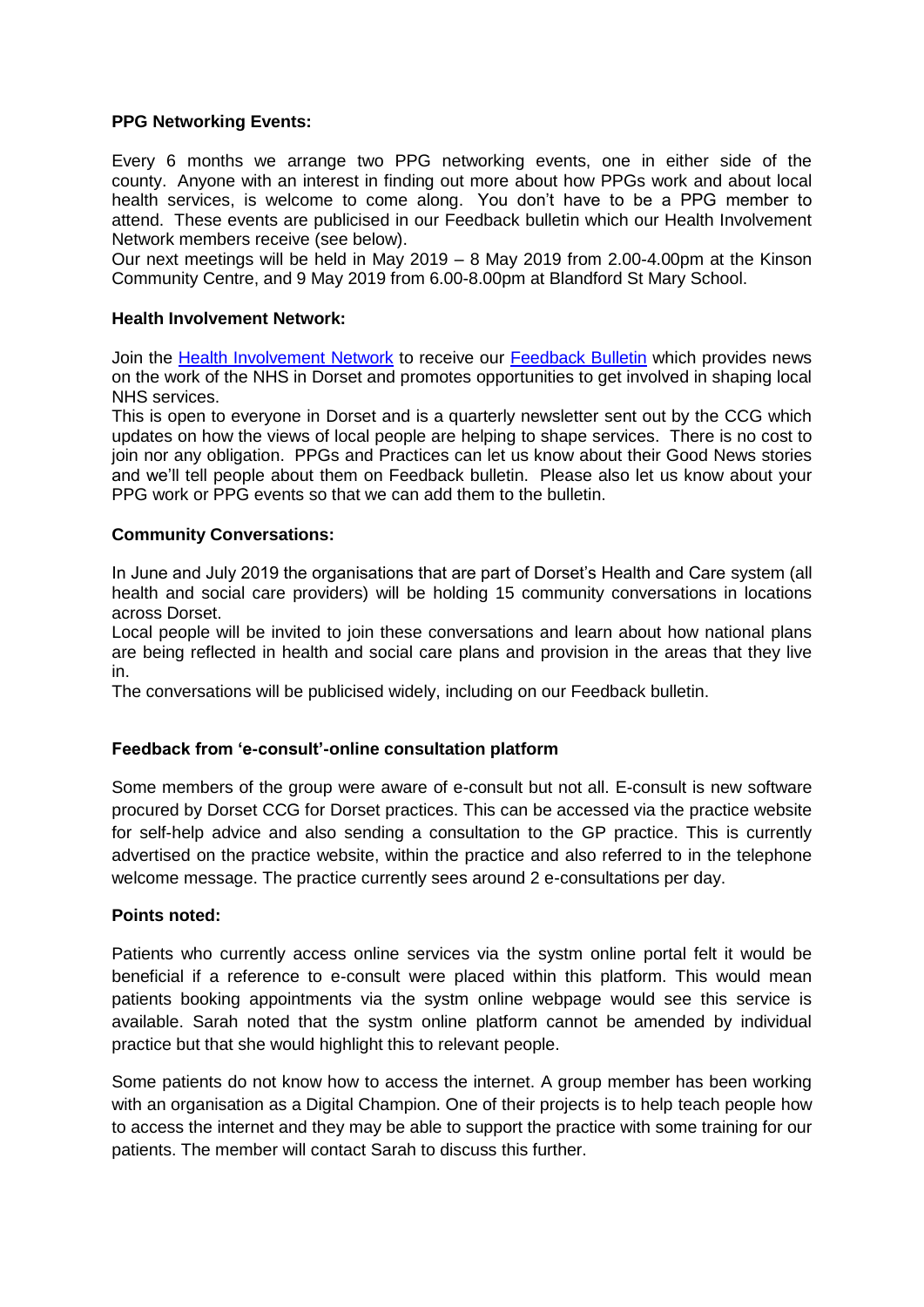Some patients prefer to access face to face appointments with a clinician and not use an online tool. This is recognised by the practice and Sarah confirmed they have no intention to push all patient contact via the e-consult platform, simply offer it as an option.

Patients may see the security of the internet as a barrier. Sarah reassured the group that any IT accessed by the practice has the relevant protection in place as far possible with online services. E.G. encryption and secure email.

A video consultation system has not been procured by the CCG as part of the e-consult launch. No doubt this is something for the future but not something the practice is looking to offer at present.

Dr Sahel Wright is not present on the practice headed paper.

Patients would like to see pictures of the clinical staff against their name on the website or in the entrance to the practice.

The existing website video contains reference to Dr Logan who no longer works for the practice.

## **Primary Care Networks (PCN's)**

Sarah explained that the new GP contract has been released and there is a focus on GP practices starting to work in primary care networks with a patient population of 30,000- 50,000. The practice is already a member of Castleman Healthcare, which has 12 member practices in East Dorset and Poole North. Castleman was created to protect individual practices from losing funding when certain contracts could no longer be given to 1 practice alone. PCN's do not mean practice mergers. They are a way of practices working together to provide services appropriate to the local population. They will give the potential for patients to benefit from service co-located in other sites which they might not have been able to access previously. The practice sees this as a positive opportunity to improve patient care. The next step is for the practice to communicate with our local practices and consider the options for a future PCN.

## **Points noted:**

With multiple housing developments in the local area there is some concern amongst local residents how GPs and Schools will cope with the growing population. The practice is mindful of these plans and is well resourced clinically to adapt to an increase in population. The practice has run an advertisement in the Wimborne Magazine and performed various leaflet drops to create more awareness of their existence and would welcome more patients present.

## **Phlebotomy service contracting**

Poole and Bournemouth Hospital have handed back the contract for taking GP practice blood tests. This means that practices have been asked to take on the contract from 1<sup>st</sup> April 2019. Certain aspects are still be negotiated with the CCG with less than 4 weeks to go! Clarity around blood collection times and the training on offer from Poole Hospital are yet to be confirmed. Patients will still have access to blood appointments at Victoria Hospital,